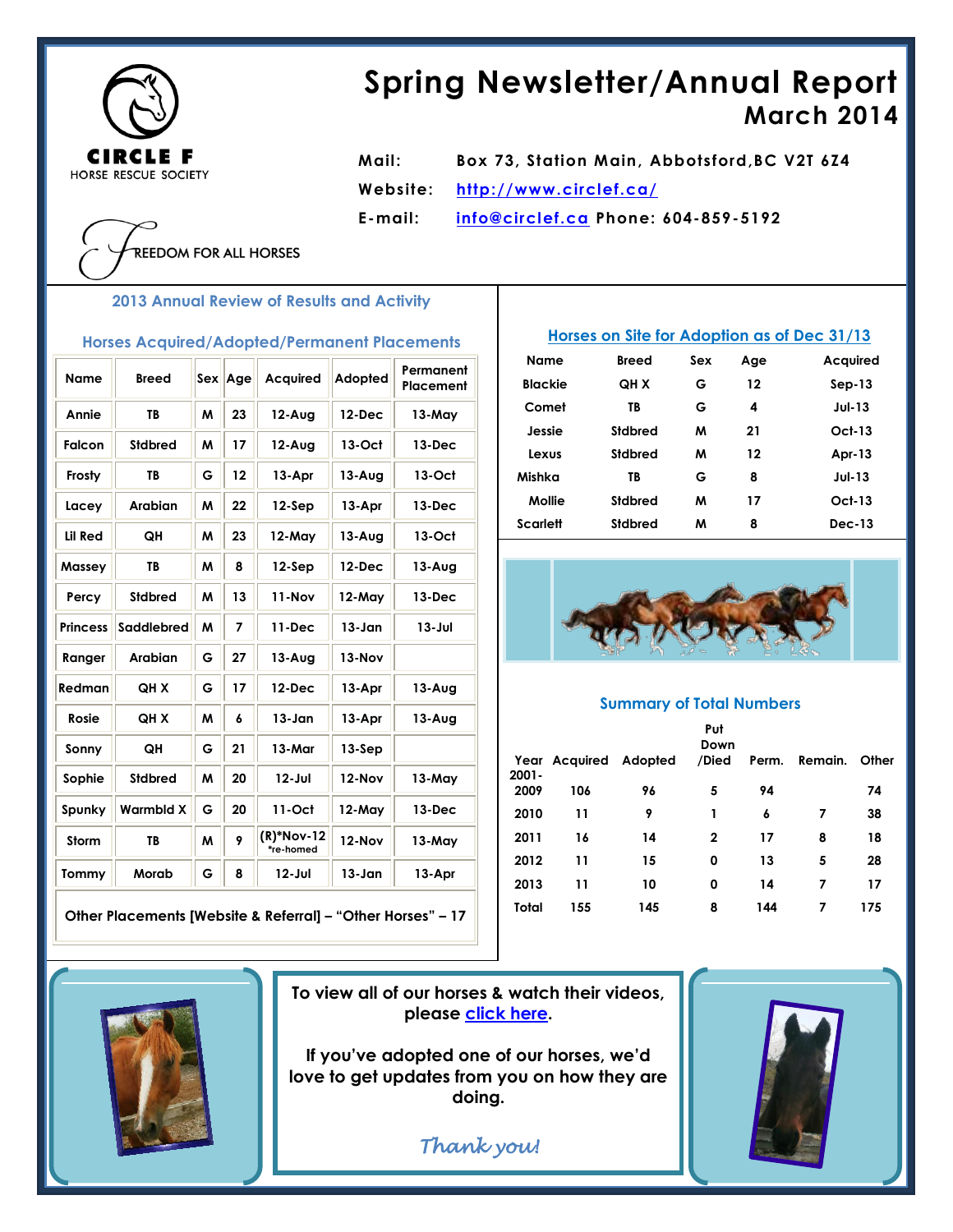# Page 2

*Visit our website at [www.circlef.ca](http://www.circlef.ca/)*







**GET INVOLVED** 

Over 60 volunteers assist with the twice daily care of the horses and organizational activity; a number are engaged in leadership & administrative tasks. We are continually grateful for their commitment to the care of the horses and our sustainability.

*Volunteer Recognition Lapel Pins Recipients for 2014*

*Volunteers – The Heart of Circle F |1999-2013*





**10 Year Pin 5 Year Pin 3 Year Pin** Joanne Johansson Lynda Johnson Don Forester

Karen Madsen Ann Eaton

#### **1 year recognition card**

Robyn Raspberry Chase Waller Steve Smith

> We are now seeking administrative volunteers to assist in a variety of positions.

Have a look [here!](http://www.circlef.ca/Volunteers2014.htm)

"The entire world's treasure is in between a horse's eyes."

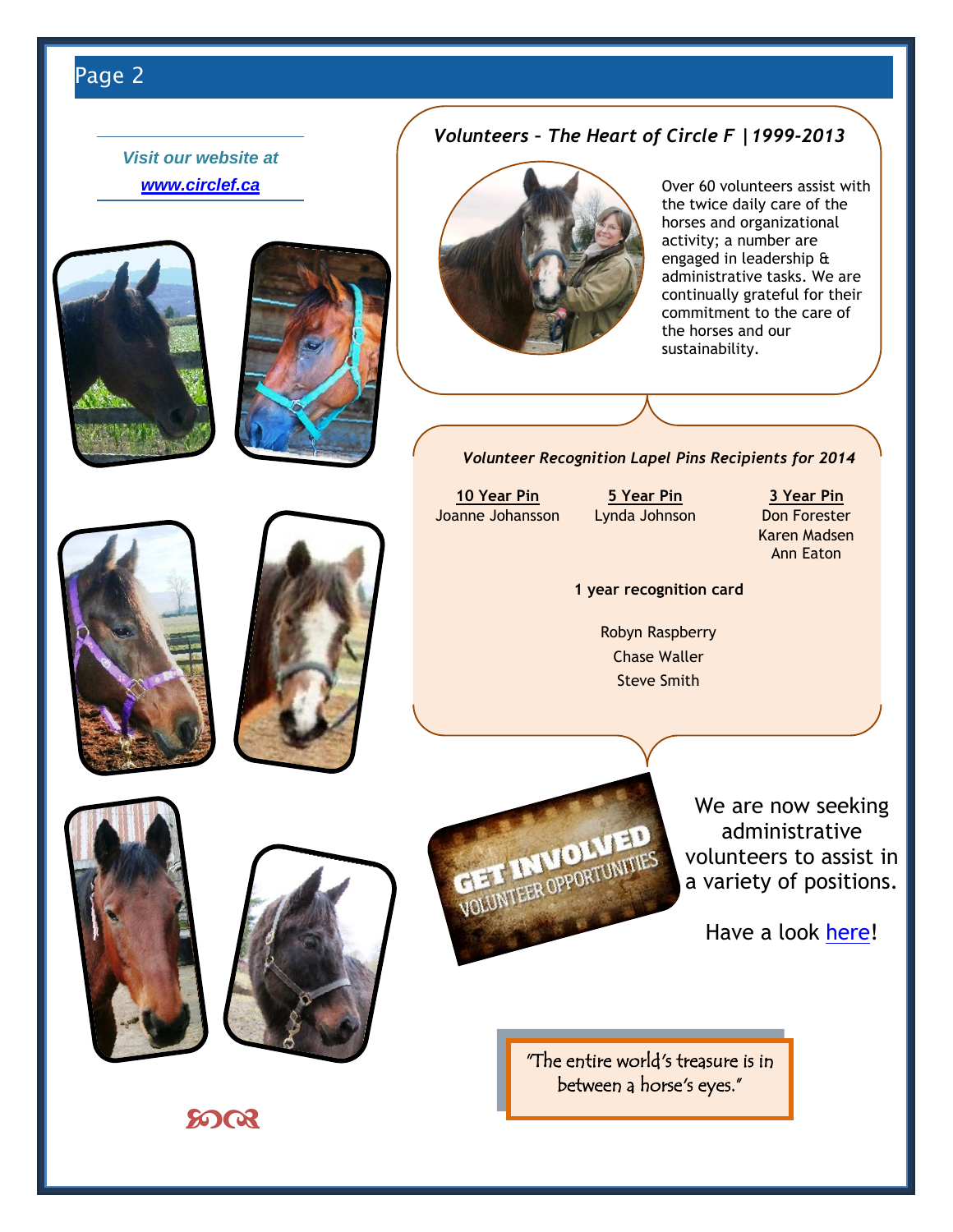# Page 3

### 2013 Contributors - *Thank you!*



#### **DONORS - \$1,000+**

Abbotsford Community Foundation Dr. Lyn Piché Estate-Richard Greenwood Joy Tataryn

Leon Judah Blackmore Foundation Maddy and Friends

Stevenson Developments

Susan Ferrante

Swift Thoroughbreds

**Telus** 

Walter Paetkau



**DONORS - \$500-\$999**

Anton Schurmann Beverley Ann Kendall Charles Edward Walker Chris Ryan Karen Madsen Lisa & Marcel Gottwald Marc's Pro Painting Mark & Naudia Mache Natalie Lavalle/Amsterdam Greenhouse Pat Bale Penny Beaupre



Allison Thompson Coreena Martel Crema Erika-Shaye Gair Fred & Joanne Traskowski Irene Milner John Merlo Karen McGill Remedy Animal Health Products Scan Auto Sherri Friesen

### *DONATIONS - OUR LIFE BLOOD*

*Donors continue to be the life blood of Circle F. We so value and appreciate your support in making Circle F sustainable.*

Donations can be made in a number of ways:

- Making out a cheque to Circle F Horse Rescue.
- Going to [www.circlef.ca](http://www.circlef.ca/) and clicking on our [Donation Form.](http://www.circlef.ca/Circle%20F%20Donation%20Form.pdf)
- United Way donors designate Circle F as your charity of choice.
- Telus employees can designate giving to Circle F.
- For a gift-in-kind of hay, feed, service, etc. please [contact us.](mailto:info@circlef.ca)
- Children's birthday parties[donations in lieu of gifts];
- Christmas event giving.





**Donate using your Debit Card** 





*[Read our brochure](http://www.circlef.ca/PDF/Brochure.pdf)*

A listing of the rest of our very Generous Donors [up to \$249] can be seen on our website under the How to Help tab. **<http://www.circlef.ca/help.htm>**

**8003**